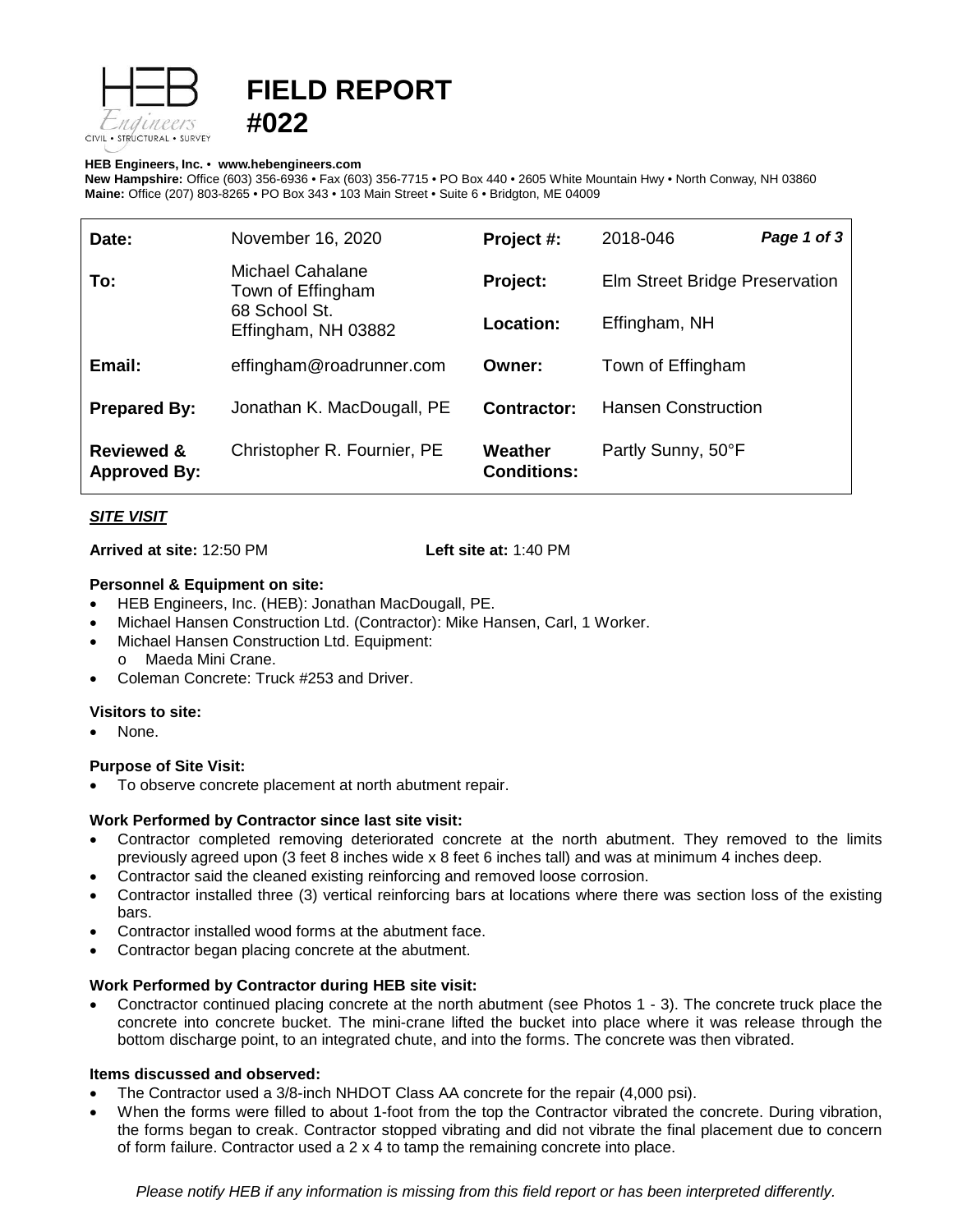- Contractor said they would remove the forms on Wednesday, November 18, 2020. They said if there is any unconsolidated concrete the would parge the surface with grout.
- Contractor said they will place concrete blankets over the new concrete until the forms are removed.
- Contractor plans to keep the bridge closed until the forms are removed. They will use the crane to remove the sand bags and forms.
- Contractor ordered 1-yard of concrete. Driver estimated there was less than ½-yard left over. Contractor and Engineer both estimated approximately 0.4 yards of concrete would be required for the repair.
- Contractor discussed the crack at the south abutment backwall. Contractor said they will not be able to fix this fall (2020) but could potentially do it during the work on Snow Road next spring/summer (2021).

# **Work Scheduled:**

• Contractor will remove the concrete forms and demobilize on Wednesday, November 18.

# **Outstanding Construction Issues:**

None.

# **Next Observation:**

None scheduled.

## **Photos:**

• Taken by Jonathan K. MacDougall on November 16, 2020.



Photo 1: Truck placing concrete in bucket.